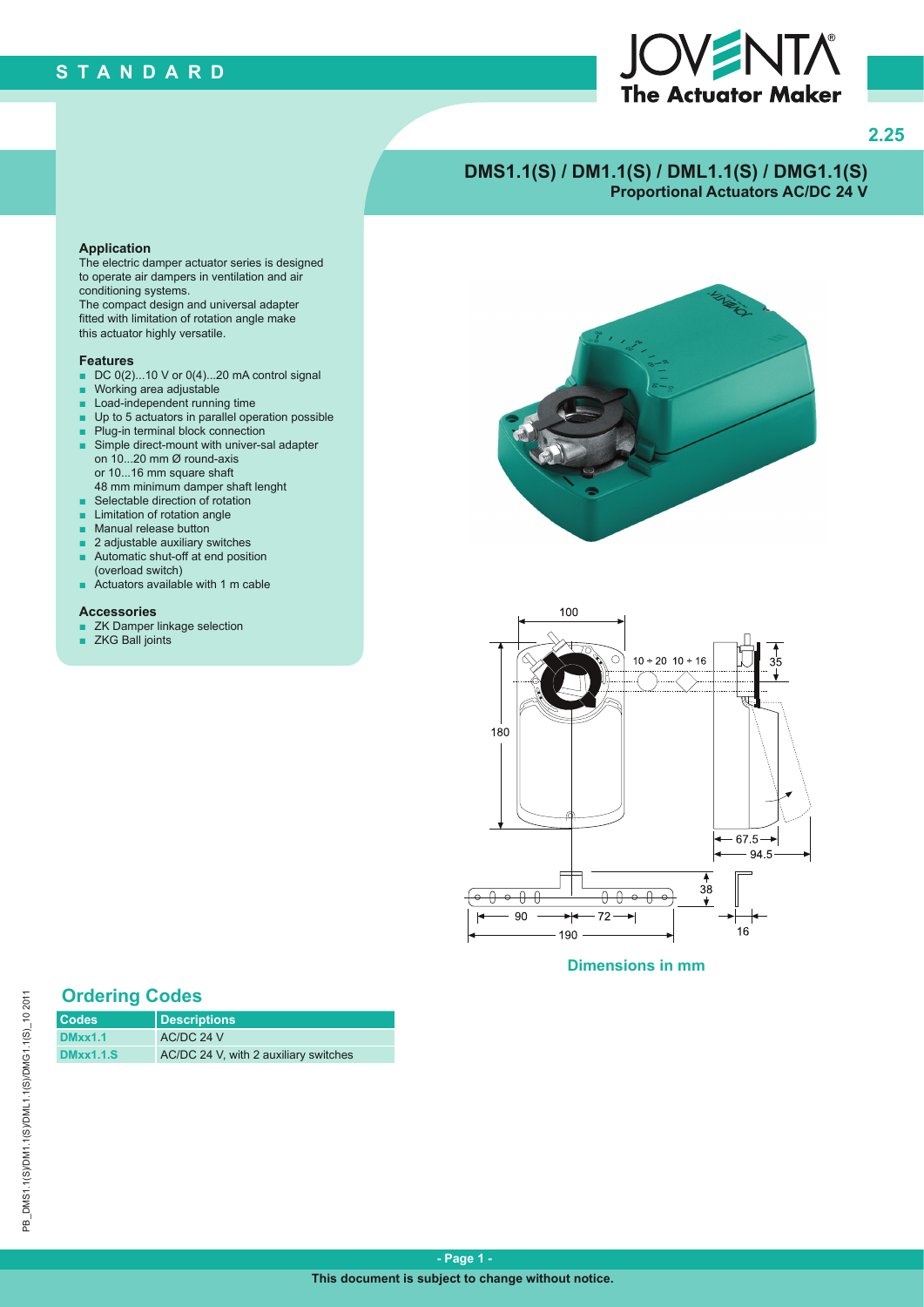# **STANDARD**



## **2.25**

## **DMS1.1(S) / DM1.1(S) / DML1.1(S) / DMG1.1(S) Proportional Actuators AC/DC 24 V**

## **Wiring Diagram**



#### **Parallel Connections**



### **Auxiliary Switches (S)**



## **Override Control**



## **Setting the control Signal**

| Control signal Y1 | DC 010 V          |
|-------------------|-------------------|
| Input resistance  | Ri 250 k $\Omega$ |
| Control signal Y2 | $020$ mA          |
| Input resistance  | Ri 388 Ω          |
| Position signal U | DC 010 V          |
| Load resistance   | $> 50 k\Omega$    |

By switching microswitch **d** to ON position, the control signal Y1 or Y2 will be adapted to the chosen angle of rotation.

By switching microswitch **c** the direction of rotation can be changed.

Microswitch **d** Self-adapting







**Setting Span and OFFSET**

The potentiometers **O** and **S** help to match control signals Y1 and Y2 to any make of controller.

#### **Example 1 Example 2**

Control signal Y1 working between DC 2...10 V Control signal Y2 working between 6...18 mA Setting: Starting point **O = 2** Setting: Starting point **O = 3** 

working range **S = 8** Working range **S = 6**

#### Start point **O**

| IU 3                       | <b>Scale O</b> |  |   |   |    |              |    |    |
|----------------------------|----------------|--|---|---|----|--------------|----|----|
| $\sqrt{26}$<br>$2 -$<br>lΜ | for Y1 (VDC)   |  | J |   |    |              |    |    |
| n.                         | for Y2 (mA)    |  |   | o | 10 | $\sim$<br>14 | 14 | 16 |

#### Working range **S**

| ۱S ء<br>$_{-8}$<br>$-1$<br>コトョ<br>۔ ہ<br>ı.<br>-in | <b>Scale S</b> |   |    |    |    |    |                |          |
|----------------------------------------------------|----------------|---|----|----|----|----|----------------|----------|
|                                                    | for Y1 (VDC)   | ັ | v  | о  |    |    |                | ιu       |
|                                                    | for Y2 (mA)    |   | 10 | 12 | 14 | 16 | $\Delta$<br>10 | 20<br>∠∪ |

## **Settings the auxiliary switches**

Factory setting Switch **a** at 10° Switch **b** at 80°

The switching position can be manually changed to any required position by turning the ratchet.



Microswitch **c**



◫▯